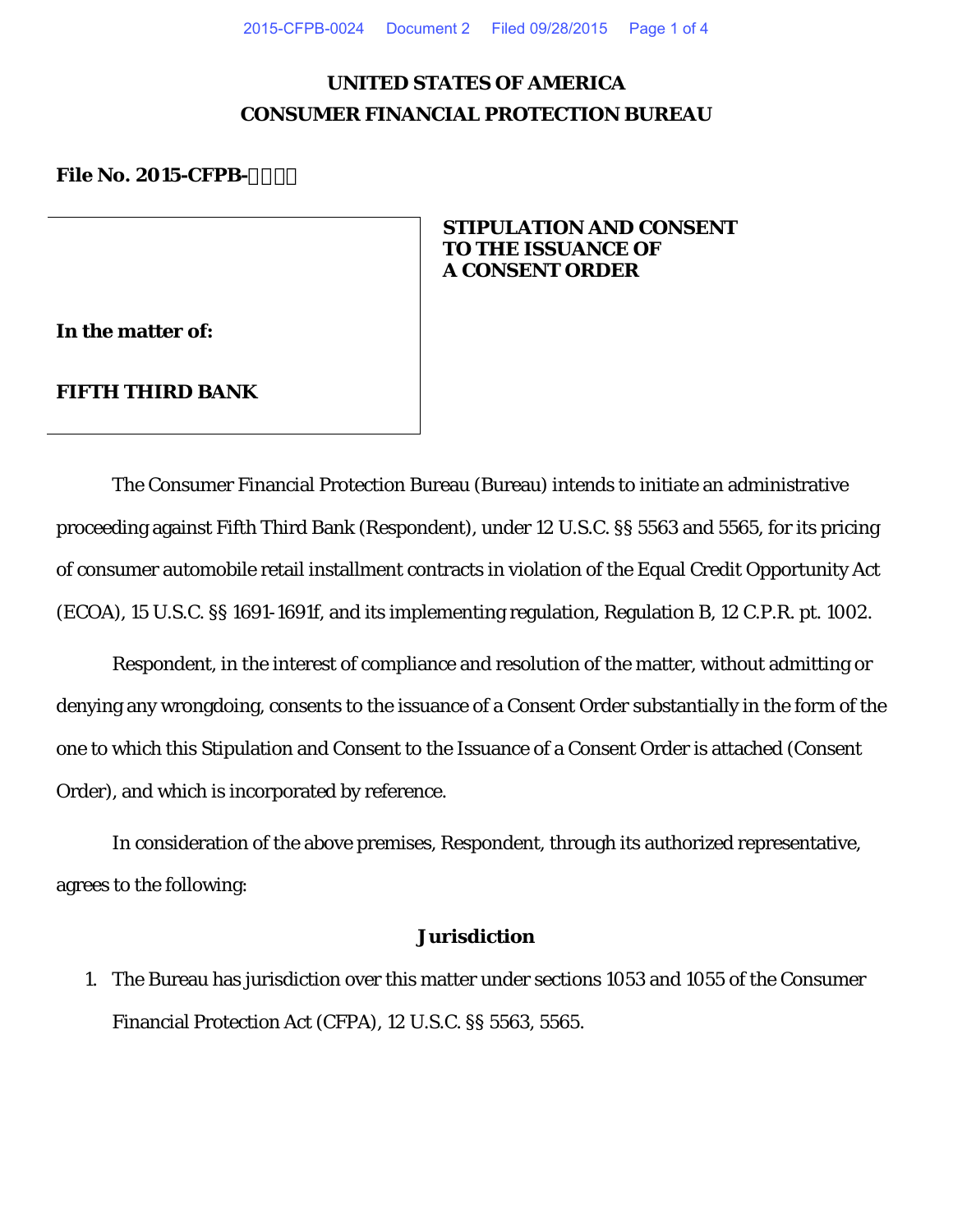#### **Consent**

- 2. Respondent agrees to the issuance of the Consent Order, without admitting or denying any of the findings of fact or conclusions of law, except that Respondent admits the facts necessary to establish the Bureau's jurisdiction over Respondent and the subject matter of this action.
- 3. Respondent agrees that the Consent Order will be deemed an "order issued with the consent of the person concerned" under 12 U.S.C. § 5563(b)(4), and agrees that the Consent Order will become a final order, effective upon issuance, and will be fully enforceable by the Bureau under 12 U.S.C. §§ 5563(d)(1) and 5565.
- 4. Respondent voluntarily enters into this Stipulation and Consent to the Issuance of a Consent Order.
- 5. The Consent Order resolves only Respondent's potential liability for law violations that the Bureau asserted or might have asserted based on the practices described in Section IV of the Consent Order, to the extent such practices occurred before the Effective Date and the Bureau knows about them as of the Effective Date. Respondent acknowledges that no promise or representation has been made by the Bureau or any employee, agent, or representative of the Bureau, about any liability outside of this action that may have arisen or may arise from the facts underlying this action or immunity from any such liability.
- 6. Respondent agrees that the facts described in Section IV of the Consent Order will be taken as true and be given collateral estoppel effect, without further proof, in any proceeding before the Bureau based on the entry of the Consent Order, or in any subsequent civil litigation by the Bureau to enforce the Consent Order or its rights to any payment or monetary judgment under the Consent Order.
- 7. The terms and provisions of this Stipulation and the Consent Order will be binding upon, and inure to the benefit of, the parties hereto and their successors in interest.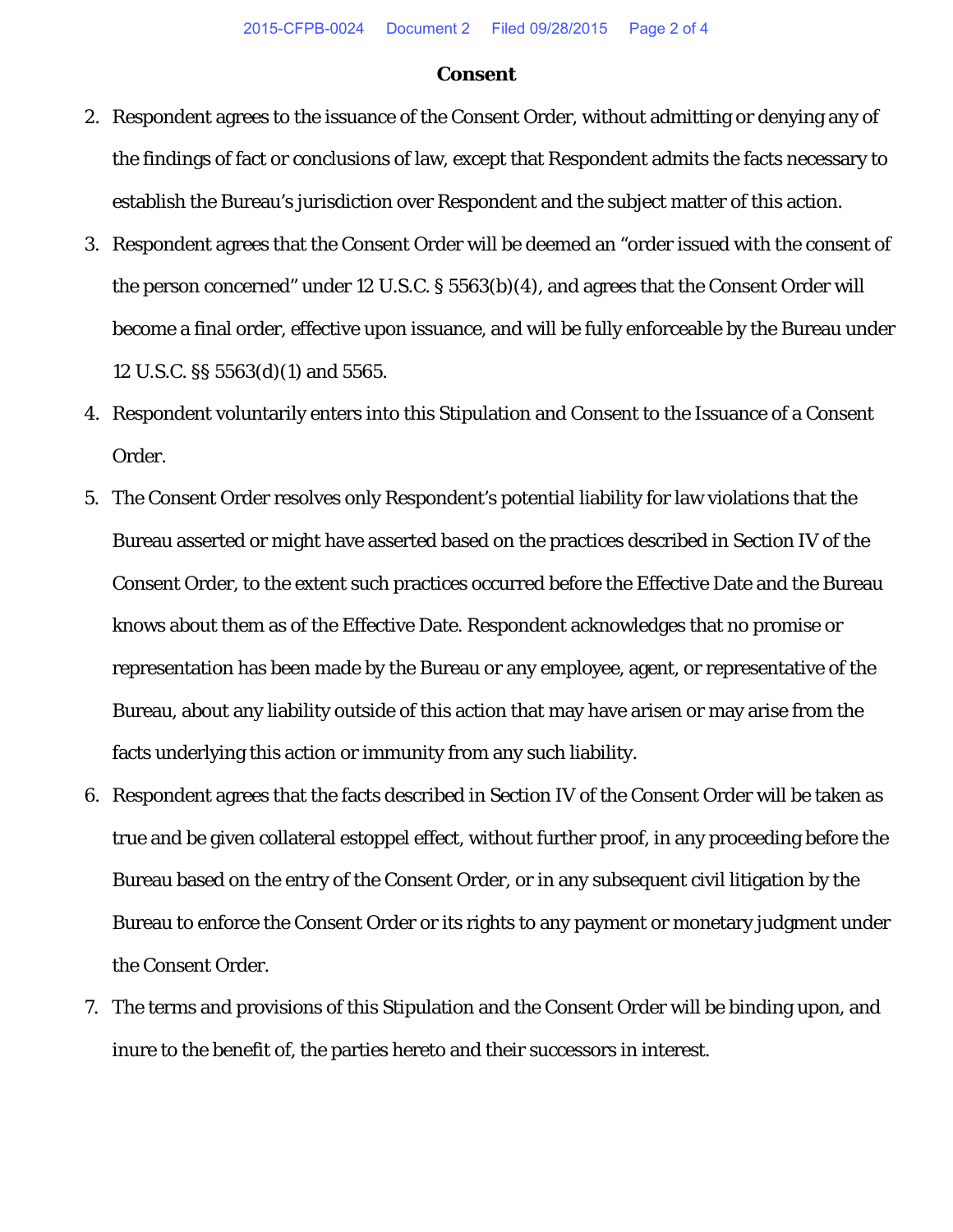- 8. Respondent agrees that the Bureau may present the Consent Order to the Bureau Director for signature and entry without further notice.
- 9. A copy of the Board Resolution authorizing execution of this Stipulation shall be delivered to the Bureau, along with the executed original of this Stipulation.

### **Waivers**

10. Respondent, by consenting to this Stipulation, waives:

- a. Any right to service of the Consent Order, and agrees that issuance of the Consent Order will constitute notice to the Respondent of its terms and conditions;
- b. Any objection to the jurisdiction of the Bureau, including, without limitation, under section 1053 of the CFPA, 12 U.S.C. § 5563;
- c. The rights to all hearings under the statutory provisions under which the proceeding is to be or has been instituted; the filing of proposed findings of fact and conclusions of law; proceedings before, and a recommended decision by, a hearing officer; all post-hearing procedures; and any other procedural right available under section 1053 of the CFPA, 12 U.S.C. § 5563, or 12 CFR Part 1081;
- d. The right to seek any administrative or judicial review of the Consent Order;
- e. Any claim for fees, costs or expenses against the Bureau, or any of its agents or employees, and any other governmental entity, related in any way to this enforcement matter or the Consent Order, whether arising under common law or under the terms of any statute, including, but not limited to the Equal Access to Justice Act and the Small Business Regulatory Enforcement Fairness Act of 1996; for these purposes, Respondent agrees that Respondent is not the prevailing party in this action because the parties have reached a good faith settlement;
- f. Any other right to challenge or contest the validity of the Consent Order;